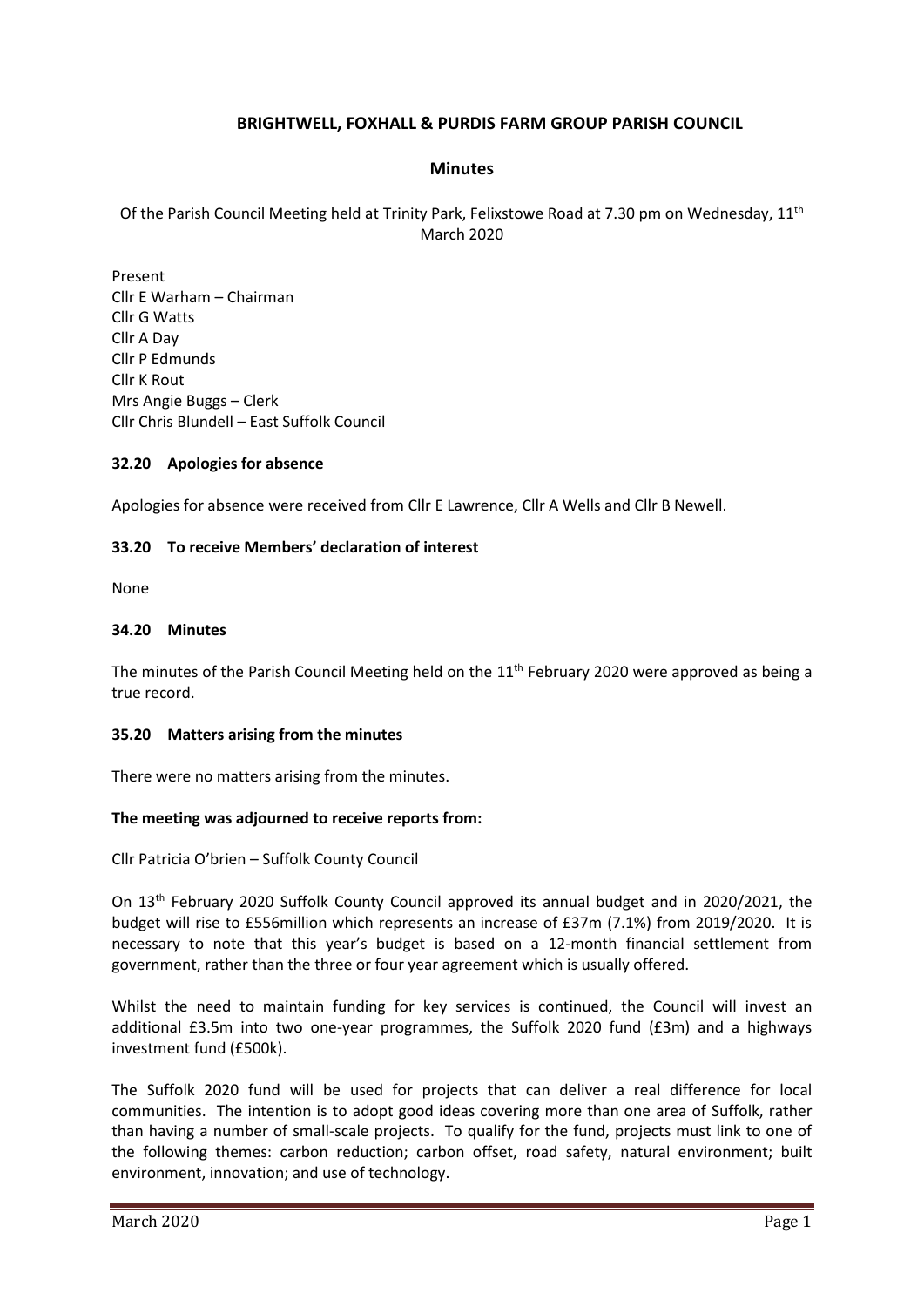The £500k highways investment fund will focus on improving the safety of pupils and parents travelling to and from school, by refreshing lines and cleaning and repairing signs in and around school zones.

Suffolk County Council is celebrating Apprenticeship Week with the launch of a new website to support apprenticeship growth in the country. The new outline hub has been made possible by a successful bid for £500,000 from the European Social Fund. Together with match funding from Suffolk County Council, it will also support building a new team to help small and medium sized businesses to navigate how apprenticeship work.

Apprenticeships Suffolk aims to promote the growth of apprenticeships by providing links to impartial advice, information and guidance. The website will also provide regular news updates and details of the latest apprenticeship opportunities.

New street lighting is proposed in order to reduce the county's carbon footprint. The Council owns and maintains over 60,000 streetlights. In 2010 the Council took numerous steps to help reduce both the energy costs and carbon footprint of its lighting stock. This included the introduction of part night lighting arrangements and conversion to LED for those lighting units that were consuming the highest level of energy. The project will be completed in the Autumn of 2022.

In an effort to reduce the amount of plastic used in Suffolk, The Suffolk Waste Partnership has launched a handy online directory which lists the shops, businesses or charities that host refill points for items such as cleaning products and toiletries plus dried foods, such as rice or oats and loose-leaf tea and chocolate. At present there are 22 organisations that stock refills, however businesses are being urged to consider introducing similar schemes.

In commemoration of the 75<sup>th</sup> anniversary of Victory Over Europe and Victory Over Japan Days, Suffolk Highways has confirmed it will waive road closure application fees and help support communities with event traffic management.

Cllr Chris Blundell – East Suffolk Council – no written report.

## **The meeting was re-convened**

# **36.20 To receive any updates from Cllr Chris Blundell regarding a Village Hall**

Cllr C Blundell reported that it is up to the Parish Council to make an application to East Suffolk Council and if necessary allocated funds. Cllr E Warham reported that Suffolk Acre has a Village Hall Adviser Mr Paul White (077022533058) and the Parish Council needs to seek guidance on the minimum size required. Councillors discussed the best way to obtain the villagers' opinion on whether the Parish Council should investigate the building of a village hall. Cllr A Day suggested that the Parish Council seek the services of Cathy Shelbourne to produce a newsletter. It was agreed that Cllr A Day should discuss with Cathy and report back to the Parish Council. It was felt that the newsletter needed to be distributed 2 weeks before the Annual Parish Meeting on the  $13<sup>th</sup>$  May 2020. It was agreed that Cllr Chris Blundell, Cllr Ed Thompson and Cllr Patricia O'brien to be asked to write a piece to be included in the newsletter. It was agreed to put an item "Newsletter" on the next Parish Council agenda. **Action: Clerk**

## **37.20 To discuss the co-option of a councillor**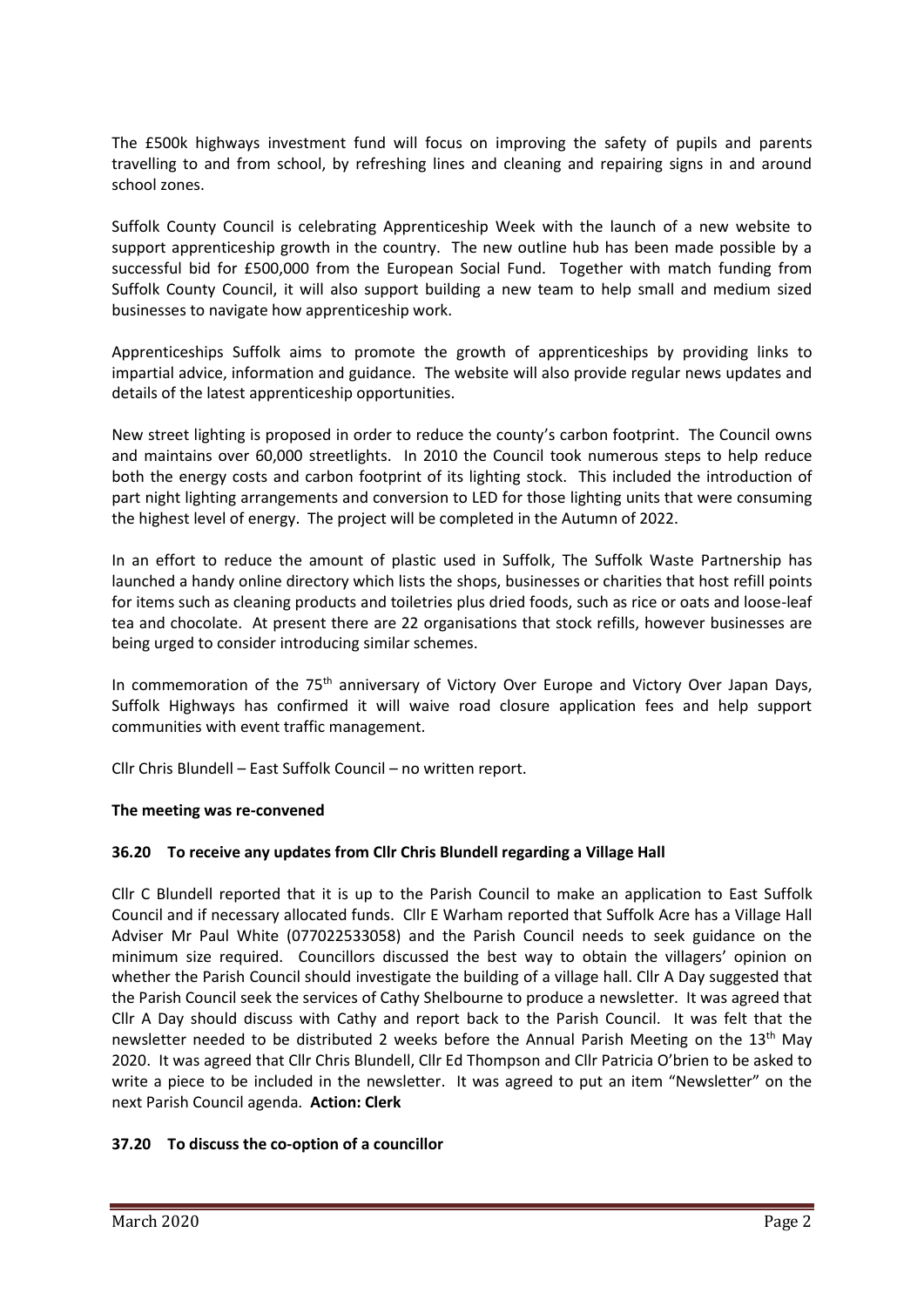The Clerk reported that she had received an application from Kevin Rout to join the Parish Council as a councillor for Foxhall Parish. Cllr A Day proposed, seconded Cllr E Warham that Kevin Rout be appointed as a councillor for Foxhall – all in favour. **Action: Clerk**

# **38.20 Planning**

DC/19/4875/FUL Brightwell Wood – The Parish Council objected to this application. It is likely to be presented to East Suffolk Council Planning Committee on the 24th March.

DC/20/0902/OUT Suffolk Constabulary Force HQ Demolition and erection of 300 new dwellings. Cllr G Watts reported that he did not think the Parish Council were in a position to make any comments although it is likely to put another 600+ cars on the local roads.

DC/20/0815/FUL Lorry Park Stratton Hall. Cllr G Watts reported that a letter had been submitted by Suffolk County Council Highways and said he was surprised that the application had been submitted without considering the traffic implications. He said the Parish Council would object to the application on traffic grounds. **Action: Cllr G Watts / Clerk**

Pinetrees Purdis Farm. Cllr G Watts reported that he had attended a site visit when the ESC Planning Committee carried out a site visit and concerns were expressed about the trees being felled. The application is due to heard on the 24<sup>th</sup> March.

DC/20/0778/FUL Tanglewood Elmham Drive Foxhall Domestic extensions and loft conversion. No objection.

DC/20/0763/FUL 147 Bucklesham Road Purdis Farm Erection of replacement dwelling and garaging and associated works. No objection.

DC/20/0955/FUL Bucklesham Grange Care Home Purdis Farm A single storey extension with internal alterations and associated external landscaping. There have been two objections to this application both of which relate to the car parking and lack of it. The two objections are concerned about vehicles being parked along Bucklesham Road and the disturbance this will cause. The Parish Council will not be objecting.

Cllr A Day commented on the new conservatory which is being erected on the Three Rivers Business Park which does not appear to appear on the Planning Portal. It was agreed that the Clerk should contact District Council Enforcement asking whether Planning Permission has been agreed. **Action: Clerk**

## **39.20 Clerk's Report**

The purpose of this report is to update members on outstanding issues, items received after the deadline for agenda items, correspondence and action taken by the Clerk.

## Electronic Planning Applications

From 1<sup>st</sup> April 2020 East Suffolk Council will be consulting on planning applications electronically only.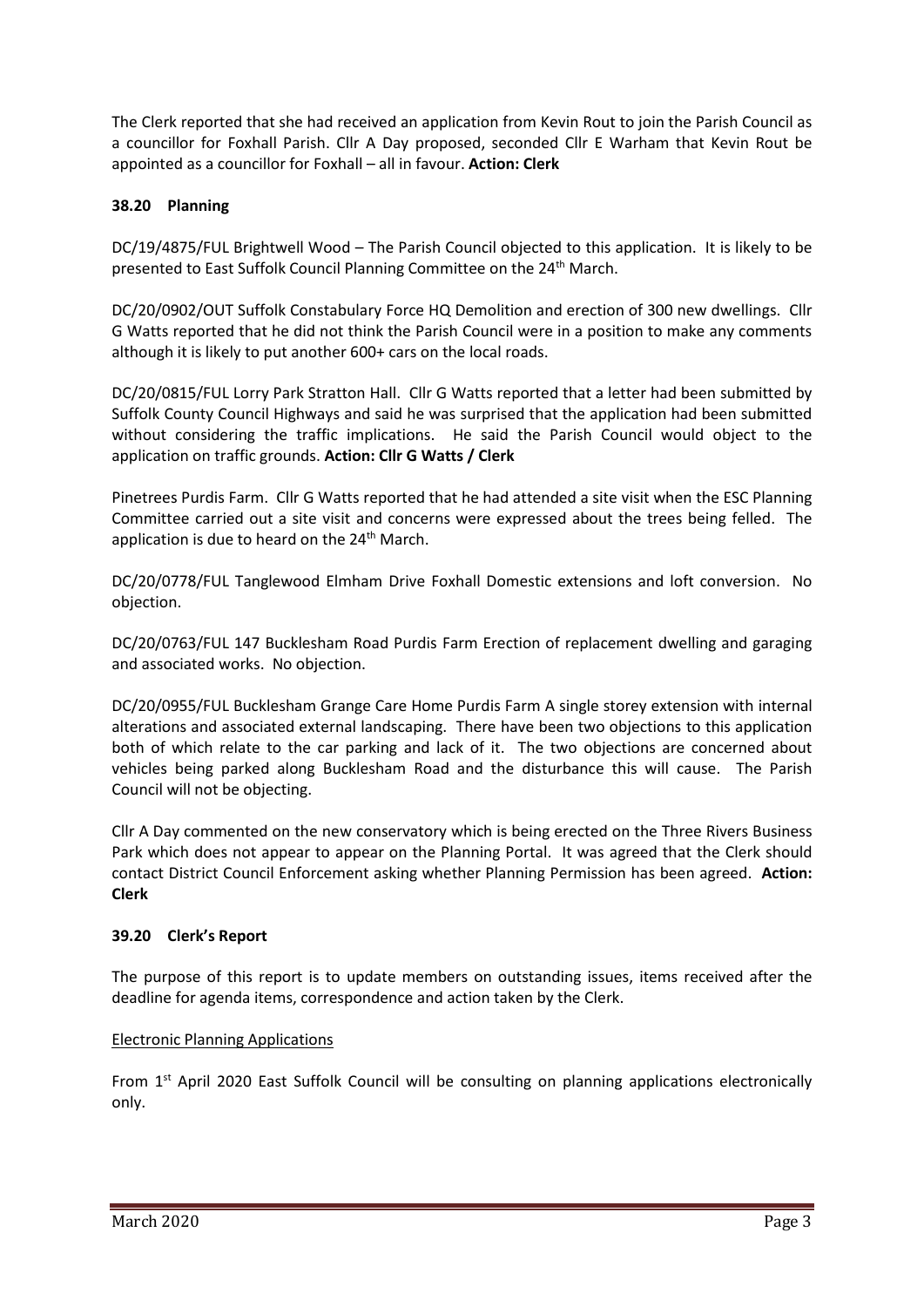Parish Councils are required to register for a public access account using a Parish generic email address only. The generic email for Brightwell Foxhall & Purdis Farm will be used to for the purpose of receiving the electronic planning applications.

Unless absolutely crucial I will only print hard copies if the Parish Council agrees due to the cost implications and the printing of maps.

Information from SALC:

# **EU citizens – eligibility to stand and vote in local elections?**

A few of you have asked us about the ability of EU citizens to stand as councillors and vote in local government elections post the UK leaving the EU on 31 January. Essentially Brexit does not change anything. EU citizens remain "citizens of the Union" who are qualified to be elected and serve as local councillors (s.79 (1) of the Local Government Act 1972) and they also remain entitled to vote in local government elections (s,2 (1) of the Representation of the People Act 1983).

## **40.20 To discuss the VAS equipment**

The Clerk reported that Alex Finch is still in possession of the VAS equipment. It was agreed that she would liaise with Alex to arrange for the VAS equipment to be returned to Cllr A Day. It was agreed that the Clerk would contact the Foxhall Neighbourhood Watch Group to see if a resident was interested in managing the VAS equipment. **Action: Clerk / Cllr A Day**

## **41.20 To discuss the CIL receipts allocated to Foxhall because of the Straight Road development**

Cllr A Day reported that he had not received any response from Suffolk County Council Highways regarding the improvements to Straight Road. It was agreed that the Clerk should contact Highways. **Action: Clerk** 

## **42.20 To update re the Straight Road Flooding**

Cllr K Rout reported that the flooding in Straight Road had exposed the kerb stones. It was agreed that the Clerk should contact Suffolk County Council Highways to report. Cllr K Rout also stated that a bush at the bottom of Straight Road needed to be cut back. It was agreed that he would contract Graham at Trinity Park to ask whether they would cut the bush back. **Action: Clerk / Cllr K Rout**

## **43.20 To approve the Standing Orders / Procedures**

It was proposed by Cllr Watts seconded Cllr P Edmunds that the following Standing Orders should be accepted with the following changes – agreed. **Action: Clerk**

Code of Conduct Freedom of Information Asset Register Grant Policy Complaints Procedure Financial Regulations Internal Audit Procedure Information available from Brightwell, Foxhall & Purdis Farm Group Parish Council under the Model Publication Scheme Risk Assessment